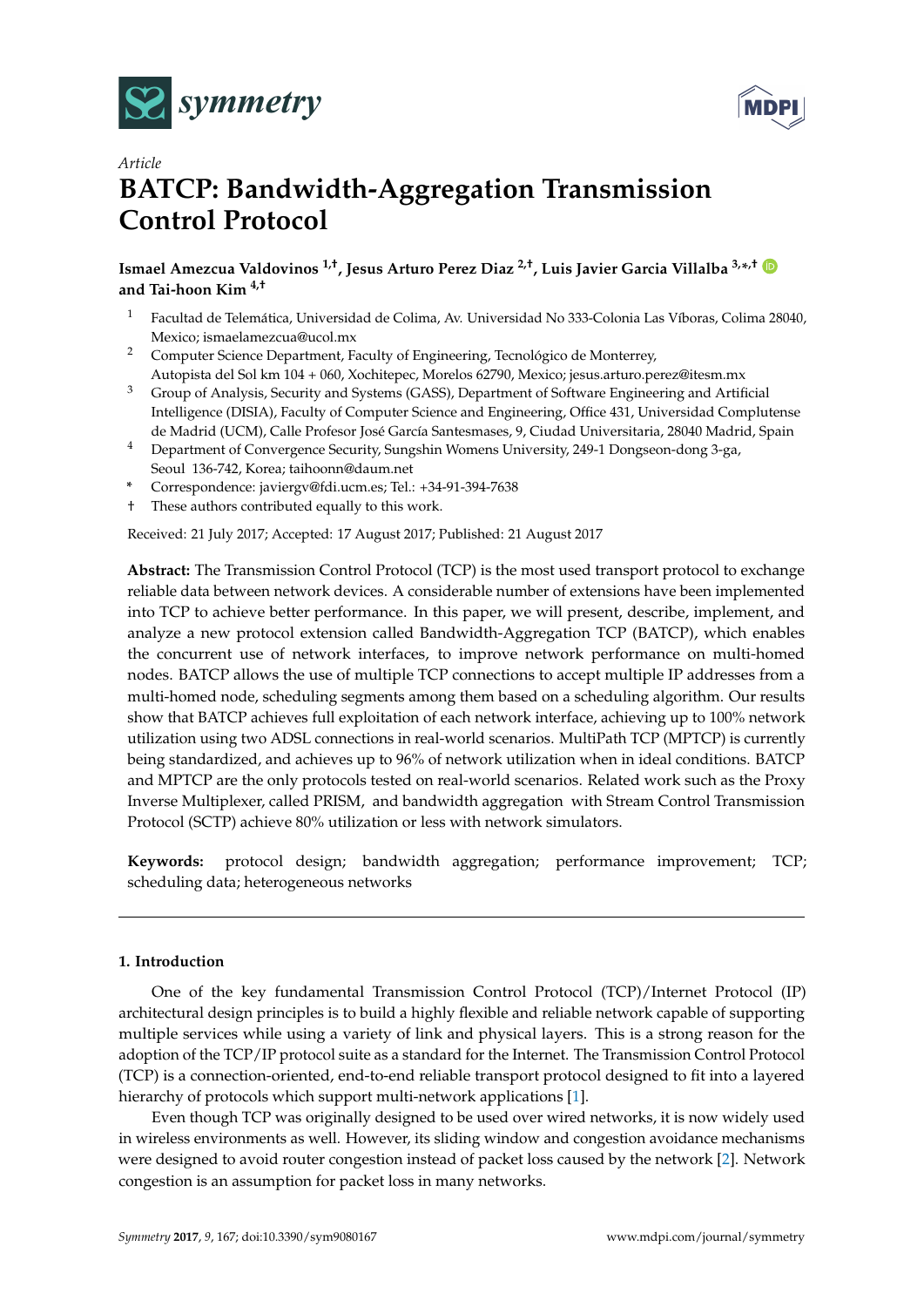In order for TCP to overcome the problems in wireless networks, a set of extensions are used to improve its performance [\[3\]](#page-12-2). An extension is the implementation of a mechanism using the TCP option field that forces TCP to act differently under certain circumstances. In wireless networks, the most used extensions are maximum segment size option and timestamps, among others.

On the other hand, the rapid development and deployment of heterogeneous access networks (network technologies used to have access to the Internet) provide the opportunity for users with multi-homed devices to choose from any available network to connect to the Internet. A multi-homed device is usually a mobile device equipped with multiple heterogeneous network interfaces (different network technologies).

However, multi-homed devices do not provide mechanisms for use on multiple network interfaces in a simultaneous manner in order to improve network performance, thus restricting the full exploitation of the network resources of these devices.

In this paper, we present, describe, implement, and analyze a new TCP extension called Bandwidth-Aggregation TCP that allows the use of these multiple network interfaces simultaneously while remaining transparent to users and applications (no further modifications are required). The extension relies on the use of TCP options to provide a new capability to use multiple network interfaces while being backwards compatible with legacy TCP when one of the nodes does not support the extension.

The rest of the paper is structured as follows. Section [2](#page-1-0) describes related work on the bandwidth aggregation problem for multi-homed devices. Section [3](#page-3-0) describes the proposed protocol to achieve bandwidth aggregation. Section [4](#page-7-0) shows the topology used for experimentation and compares the performance obtained by using the proposed protocol with the performance obtained by several related works. Section [5](#page-12-3) gives conclusions and future work.

## <span id="page-1-0"></span>**2. Related Work**

Related work on bandwidth aggregation can be classified in layers as the Open Systems Interconnection (OSI) reference model is structured.

#### *2.1. Link Layer Solutions*

Link layer solutions are commonly used in the context of Web servers, mail servers, among others. They require equipment supporting the IEEE 802.3ad standard (link aggregation) [\[4\]](#page-12-4). Commercial and open-source implementations of link layer solutions are Cisco's EtherChannel [\[5\]](#page-12-5), Nortel's Split Multi-Link Trunking (SMLT) [\[6\]](#page-13-0), and GNU/Linux Bonding [\[7\]](#page-13-1).

Link layer solutions based on the IEEE 802.3ad standard have three basic requirements: (1) the network interface cards must be compatible with the bandwidth aggregation protocol; (2) nodes with two or more network interfaces must belong to the same administrative domain; and (3) links must be homogeneous.

Although the IEEE 802.3ad standard has interesting advantages (i.e., keeps packet format intact, additional buffers are not required, and packets are sent in order), link layer solutions are not feasible in a heterogeneous network environment where different network technologies are used. Additionally, these kinds of solutions are difficult to implement and develop because they require direct access to the hardware in order to update the firmware and achieve the desired configuration.

# *2.2. Network Layer Solutions*

Network layer solutions are based on the use of proxy servers to aggregate bandwidth. Usually, the proxy implements Mobile IP which is used for packet interception and encapsulation. In this architecture, a multi-homed device has multiple *care-of* addresses, which is a temporary IP address used for packet forwarding while the device is moving from one network to another. The server intercepts packets coming from these addresses and encapsulates them with its own IP address to forward them. The remove devices sends responses to the server, encapsulating them again with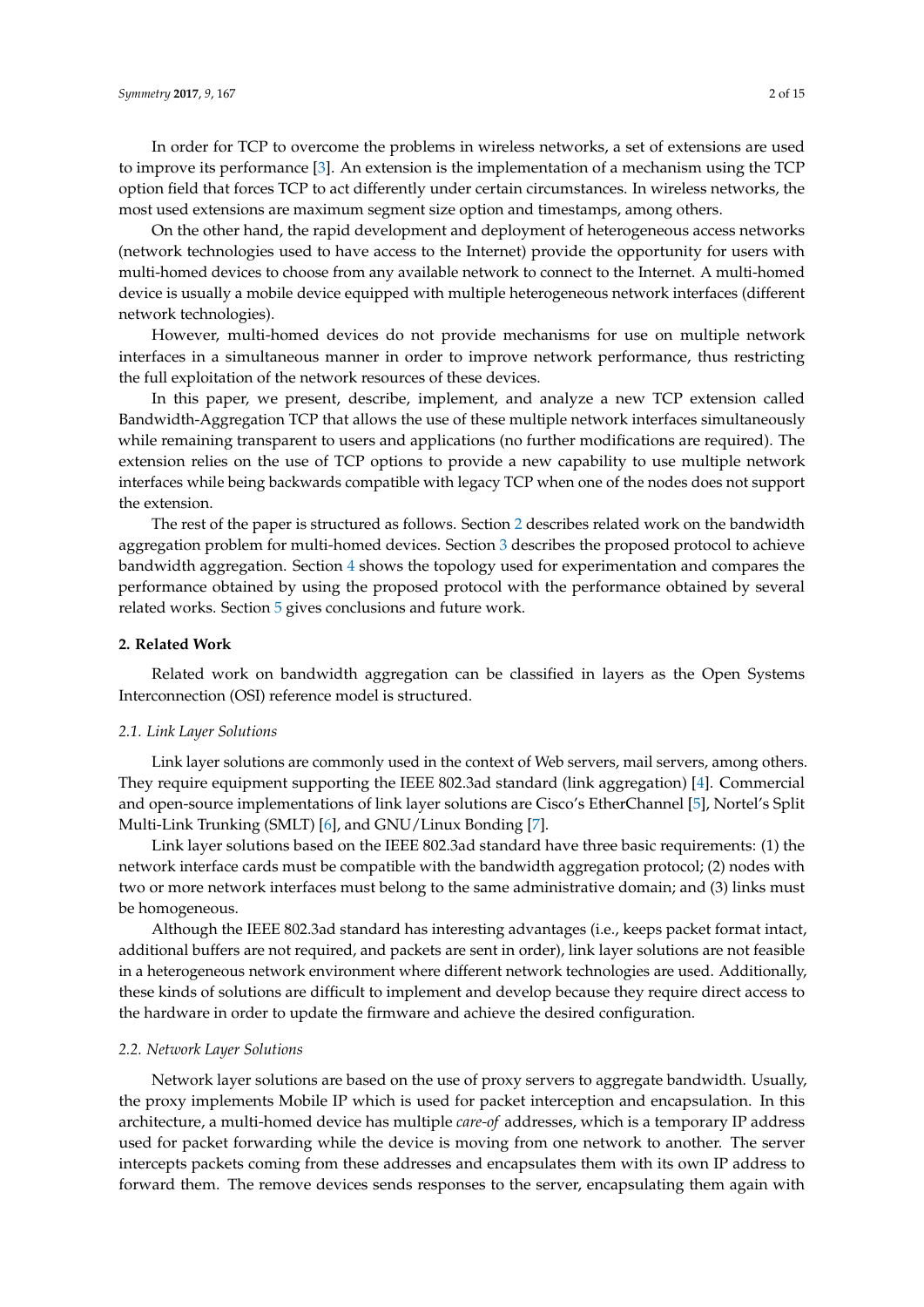the care-of addresses of the multi-homed device. A scheduling algorithm on both the multi-homed device and the server is required in order to determine how many packets are going to be sent on each network interface.

Chebrolu et al. propose in [\[8–](#page-13-2)[11\]](#page-13-3) a network layer solution based on Mobile IP. The remote host has multiple care-of addresses, and the network proxy uses them to redirect incoming traffic from these addresses to the multi-homed node's local address. The network proxy has a scheduling algorithm that distributes packets to the remote address using an *Earliest Delivery Path First* scheme.

Network layer solutions found in [\[8–](#page-13-2)[21\]](#page-13-4) have to deal with a common constraint: the requirement of a modified proxy server based on Mobile IP. Experimental results show that Mobile IP solely introduces a significant amount of delay in the communication, and thus minimizes performance [\[22](#page-13-5)[–24\]](#page-13-6).

#### *2.3. Transport Layer Solutions*

Transport layer solutions usually involve the design and implementation of new transport protocols or the adaptation of existing protocols on each participating device. Most solutions are based on the modification of reliable transport protocols such as TCP or the Stream Control Transmission Protocol (SCTP), while other solutions propose the implementation of new transport protocols.

One particular transport layer solution is called MultiPath TCP (MPTCP) [\[25\]](#page-13-7), and is currently an experimental standard by the Internet Engineering Task Force (IETF). It defines a set of extensions for regular TCP to allow one TCP connection to be spread across multiple paths. Multipath-aware applications are able to use an extended socket API to have further influence on the behavior of the protocol [\[26\]](#page-13-8).

The basic operation of MPTCP is as follows:

- To a non-MPTCP-aware application, MPTCP is indistinguishable from normal TCP. All MPTCP operation is carried by the MPTCP implementation, although extended APIs could provide additional control.
- An MPTCP connection begins as a single TCP session.
- If extra paths are available, additional TCP sessions are created on these paths, and are combined with the existing session, which continues to appear as a single connection to the applications at both ends.
- MPTCP identifies multiple paths by the presence of multiple addresses at endpoints. Combinations of these multiple addresses equate to the additional paths.
- The discovery and setup of additional TCP sessions (sub-flows) will be achieved through a protocol primitive called ADD\_ADDR which indicates the IP addresses of the available network interfaces.
- The exact properties of these TCP sessions that are logically bonded are dependent upon the congestion and flow control characteristics of the endpoints' MPTCP implementation.
- MPTCP adds connection-level sequence numbers in order to reassemble the data stream in-order from multiple sub-flows. Connections are terminated by connection-level *FIN* packets as well as those relating to the individual sub-flows.

In [\[27\]](#page-13-9), the authors measure performance of MPTCP on a Software Defined Network (SDN) with two different network topologies: fat tree and jellyfish. The fat tree topology allows the use of different layers at the network level in order to aggregate bandwidth in a tree-based topology. The jellyfish topology on the other hand is constructed by taking a number of switches and randomly joining them. Hosts are then uniformly distributed among the switches. Authors used two types of traffic: discontinuous traffic (UT) and permutation traffic (PT). Results show that MPTCP with fat tree topology and PT achieved a 90.8% of network usage, while using UT achieved 65.4% of network usage. Using the jellyfish topology, MPTCP achieved 96% using PT and 67.2% using UT.

Hsieh et al. in [\[28–](#page-13-10)[35\]](#page-14-0) propose pTCP (parallel TCP), which uses a modified version of TCP called TCP-v (TCP-virtual) to open socket connections on each interface of the multi-homed node. pTCP creates and maintains TCP-v pipes for each interface. The number of pipes can be controlled by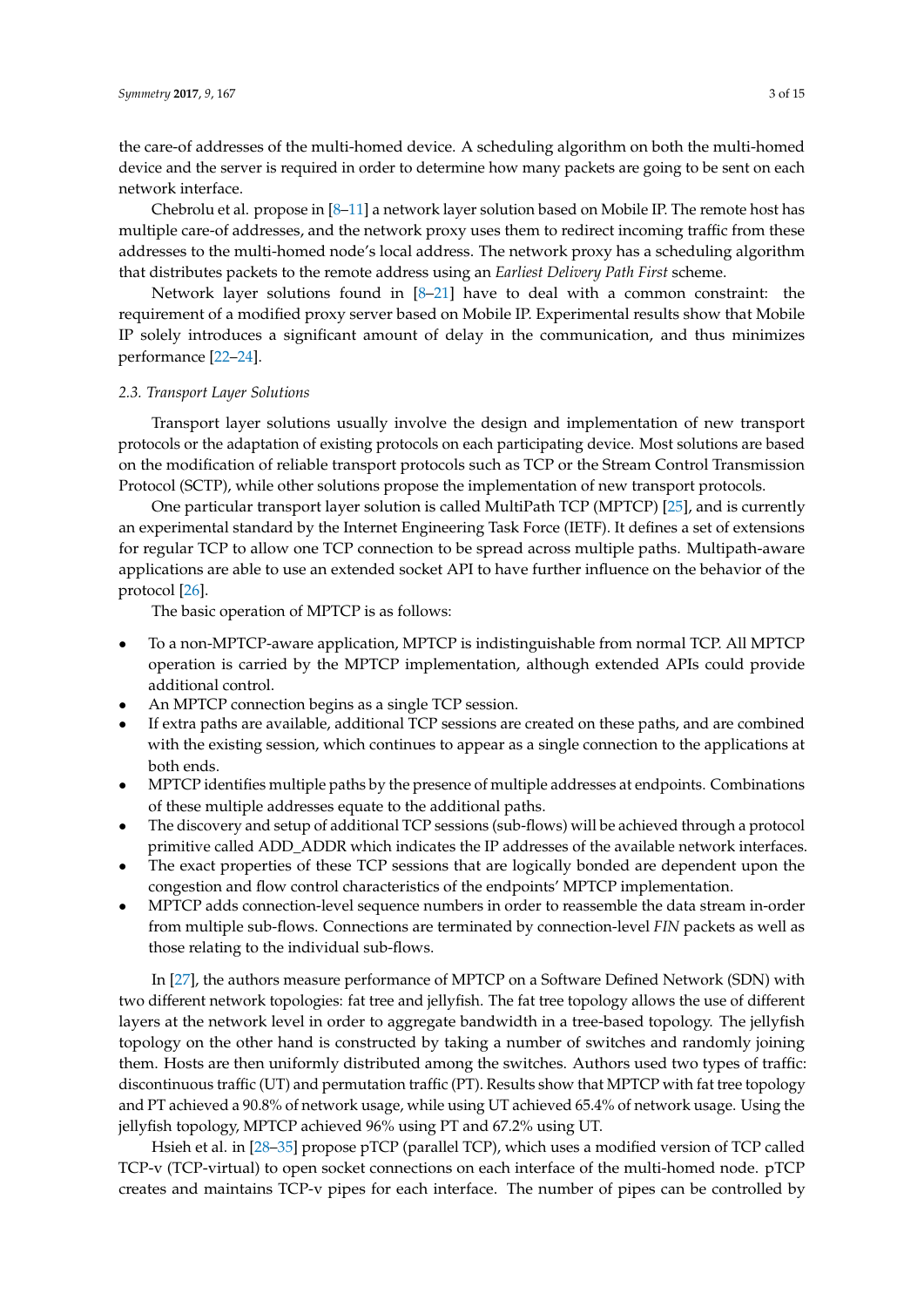a socket option if the user does not want to use all available interfaces. Each TCP-v pipe has the same state machine and congestion control mechanism implemented in TCP. pTCP uses a scheduling algorithm based on the window size of each TCP-v pipe to distribute data across pipes. This approach is not optimal for use on wireless networks, because TCP's sliding window and congestion avoidance mechanisms were designed to avoid router congestion instead of wireless connectivity and signal strength problems [\[2\]](#page-12-1).

Another set of transport solutions [\[36](#page-14-1)[–43\]](#page-14-2) require the modification of existing protocols such as SCTP and TCP. Both sets of solutions require the use of a scheduling algorithm to determine the amount of traffic to be sent on each network interface. Most of these algorithms base their calculations on the window size parameter. However, the sliding window and congestion avoidance mechanisms are not suitable for wireless networks because they were designed to avoid router congestion instead of packet loss. This makes the implementation of these solutions difficult to optimize on multi-homed devices such as mobile cellphones.

# *2.4. Cross-Layer Solutions*

Cross-layer solutions involve one or more layers in their design. Solutions found in [\[26](#page-13-8)[,44](#page-14-3)[,45\]](#page-14-4) require neither the modification of existing protocols nor the use of extra hardware. However, existing applications must be modified in order to open sockets from specific implementations. These solutions are efficient, but not transparent to applications.

SBAM (socket-level bandwidth aggregation mechanism) [\[26\]](#page-13-8) is implemented at the socket layer in the operating system. A single socket is used for each connection, handling multiple network interfaces at the same time. The components of SBAM are as follows:

- The *Policy Notification Function* notifies the user policy from user to kernel space, which is a user request to use multiple network interfaces.
- The *Network Monitoring Function* collects the delay and available bandwidth of each link. Delay is monitored by sending Internet Control Message Protocol (ICMP) packets periodically to the remote host.
- The *Network Interfaces Status Notification Function* notifies the available number of network interfaces to the remote host.
- The *Send Data Schedule Function* determines the amount of data to fill the bandwidth-delay product of each link based on the delay and available bandwidth information of each connection.
- The *Send Data Division Function* divides data to send it according to the Send Data Schedule Function.
- The *Receive Data Aggregation Function* aggregates and reorders packets at the receiver.

#### <span id="page-3-0"></span>**3. Bandwidth-Aggregation TCP**

The simultaneous use of multiple network interfaces is a challenging problem. Some constraints involve the partition and distribution of data across multiple interfaces while maximizing their usage, the correct reassembly of the data, the adaptation to disconnections, among others. In this paper, we propose a transport layer solution implemented as a TCP extension to the bandwidth aggregation problem.

Figure [1](#page-4-0) depicts the modules used by BATCP to achieve bandwidth aggregation. The Connection Manager module is used to establish, maintain, open, close, and abort connections between the multi-homed node and the remote node. When a connection is established, the Data Processing module is responsible for tagging the data with a segment number used for reassembly. The Packet Distribution module determines the amount of bytes that are going to be sent on each network interface based on the user's preference and to the current performance of each interface.  $N_1$ ,  $N_2$ ,  $N_3$ are the numbered network interfaces which the multi-homed node has. The protocol and scheduling algorithms were designed to use two or more network interfaces. Each network interface is connected to its respective internet service provider  $ISP_1$ ,  $ISP_2$ ,  $ISP_3$ . The Packet Reception module is used to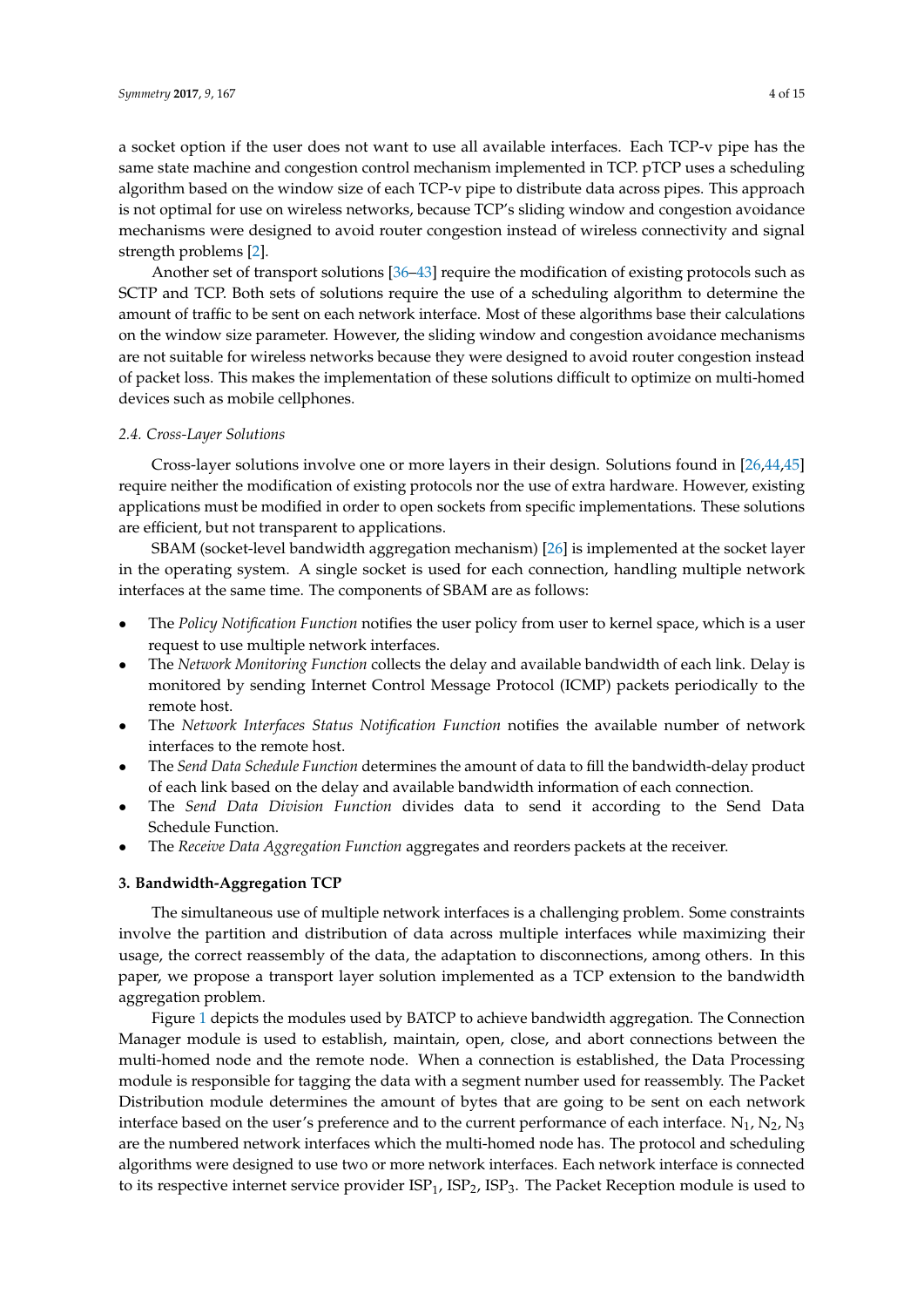<span id="page-4-0"></span>receive packets from different network interfaces. This last module passes the received packets to the Packet Reassembly module where the packets are reassembled according to the segment number tagged in the Data Processing module, and the reassembled data is passed to the application layer for later processing.



**Figure 1.** Bandwidth-Aggregation Transmission Control Protocol (BATCP) system diagram. ISP: internet service provider; N: network interface.

As mentioned before, a TCP extension is implemented using TCP's option field, which is structured as follows: eight octets belong to the option kind (a number that identifies the option to be used), eight octets for the option length (length in bytes of the entire option structure), and a variable length of octets for the option data.

A regular TCP connection is composed of two IP addresses and two port numbers. To create a TCP connection that uses multiple network interfaces, the connection function of the socket must be adapted in order to accept multiple IP addresses and port numbers as parameters, aggregating them and using them as a single connection. We implemented a new TCP extension that performs this task. The extension uses 254 as the value for the option kind, and the option data is composed of a *connection ID* and a *network interface number* which is specified in a six digit number composed as follows: the first two digits describe the number of the interface the multi-homed device has, and the last four digits describe the connection ID which is defined as a random number that identifies the connection for multiplexing purposes.

# *3.1. Opening a BATCP Connection*

When the two communicating devices support the BATCP extension, the legacy three-way handshake algorithm used in legacy TCP to establish a connection is modified. The new handshake algorithm follows the exchange:

- The multi-homed device sends a synchronization segment (SYN) segment to the remote device with the BATCP extension enabled using one of its network interfaces (wired networks have priority).
- The remote device receives the SYN segment and sends back an acknowledgement (ACK) segment responding to the SYN segment sent by the multi-homed device with the BATCP extension enabled and waits for the other SYN segments to arrive from the rest of the network interfaces.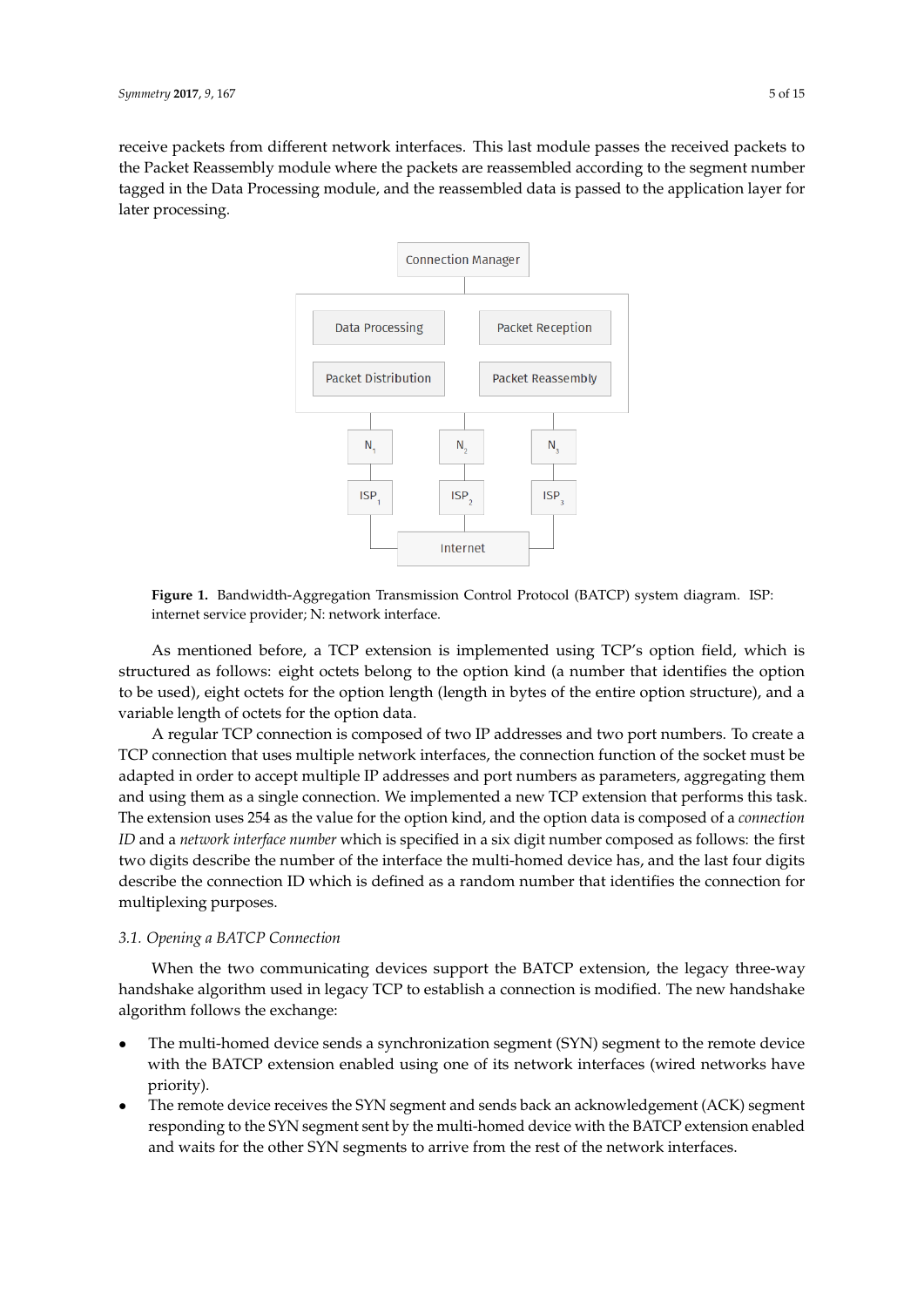- The multi-homed device receives the ACK segment and verifies whether the remote device supports the BATCP extension. If it does, the multi-homed device sends SYN segments with the extension enabled from the rest of its network interfaces to the remote device.
- The remote device receives the SYN segments and sends back ACK segments to each of the incoming addresses.
- The multi-homed device receives the ACK segments and proceeds to create a new TCP connection using the IP address and port of the remote device and its own IP addresses and ports.

Each established connection in BATCP has unique sequence numbers from the multi-homed and remote devices. When the BATCP handshake mechanism ends, each device has  $n \times 2$  sequence numbers, where *n* is the number of network interfaces on the multi-homed device.

When the remote device is the initiator, the multi-homed device sends an ACK segment to the remote device with the extension enabled. When the remote device receives this segment, it waits for the multi-homed device to send SYN segments from the remaining network interfaces and the algorithm proceeds as described earlier.

# *3.2. Closing a BATCP Connection*

To close a BATCP connection, after sending all data to the remote device, the multi-homed device sends a FIN segment on each network interface when the data buffer is empty. The remote device should wait for all FIN segments coming from the multi-homed device in order to reassemble data.

### *3.3. Resetting a BATCP Connection*

To reset a BATCP connection, any network interface can be used to send the RST segment. However, it is recommended to use a wired interface (due to reliability) to send these kinds of segments.

#### *3.4. Retransmissions in BATCP*

Whenever packet loss occurs, legacy TCP uses a selective acknowledgment (SACK) mechanism to retransmit packets. SACK allows the retransmission of only missing data instead of the transmission of series of lost segments. BATCP uses the same SACK mechanism whenever packet loss occurs. This is possible because each BATCP connection is independent, and therefore each connection has its own segment numbers to trace missing packets.

#### *3.5. Scheduling Data across Network Interfaces*

In order to send data across multiple network interfaces, a scheduling algorithm is required to determine how much data should be sent on each of the interfaces. The algorithm used in our protocol requires an estimation of the throughput of each network interface to determine the number of segments that will be sent on each interface. To perform this estimation, a Kalman filtering technique is used, which is an optimal recursive data processing algorithm that incorporates all available information to provide normalized throughput measurements.

The measurement of return trip times of messages introduces noise in the form of time spikes that increase and decrease in a rapid manner. The Kalman filter allows these noisy measurements to be softened to provide a more accurate estimation to the scheduling algorithm.

The scheduling algorithm is composed of a set of variables, which must be weighted according to predefined parameters defined by the user in order to restrict the network usage of each interface. Each variable has a percentage value that represents the importance of that variable and must be chosen in such way that the sum of all weights is one. For example, if the algorithm has two variables (namely, throughput and monetary cost), and the multi-homed device has a 4G interface and a IEEE 802.11 g interface, the user may want to use the IEEE 802.11 g interface more, as it does not cost as much as the 4G interface. Then, the weights can be distributed as follows: for the 3G interface, *weight*\_*throughput* = 0.1 and *weight*\_*cost* = 0.9; for the IEEE 802.11 g interface, *weight*\_*throughput* = 0.9 and *weight*\_*cost* = 0.1.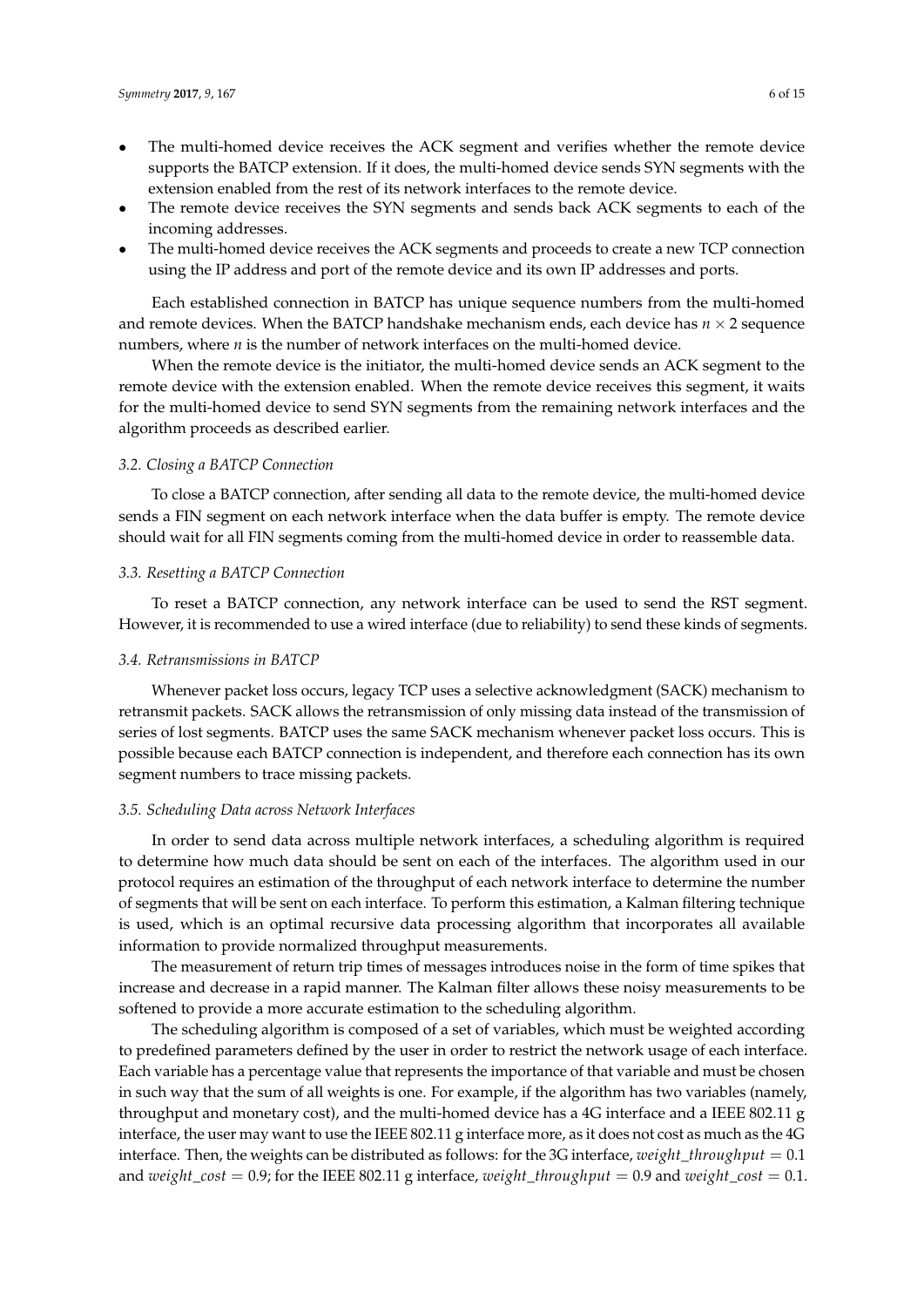This ensures that the scheduling algorithm will distribute more segments to the IEEE 802.11 g interface than to the 4G interface.

The proposed scheduling algorithm has two main advantages. First, it allows the user to set their preferences in order to maximize the use of one or another network interface, as was mentioned above. Second, the amount of traffic to be sent on each network interface is determined by the end-to-end performance of each link, instead of congestion control mechanisms that were not designed for different kinds of networks (e.g., high-delay or wireless networks).

When these variables are set, a so-called *relation* function is computed, which depicts the characteristics and the usability range of each network interface. Equation [\(1\)](#page-6-0) shows how this relation value is determined.

<span id="page-6-0"></span>
$$
\sum_{i=1}^{n} relation_{i} = weight\_throughput_{i} \times \ln\left(\frac{1}{throughput_{i}}\right) + weight\_cost_{i} \times \ln\left(cost_{i}\right)
$$
 (1)

where *n* is the number of network interfaces, *weight*\_*throughput<sup>i</sup>* is the weight chosen for the throughput variable of the interface *i*, and ln(1/*throughputi*) is the natural logarithm of the reciprocal of the throughput value of interface *i*, which is computed to normalize all parameters. *weight*\_*cost<sup>i</sup>* is the weight chosen for the monetary cost of using interface *i*, and  $\ln(cost_i)$  is the natural logarithm of the monetary cost of using interface *i*. From Equation [\(1\)](#page-6-0) and the following equations, the  $\sum_{i=1}^{n}$  symbol refers to the iteration of each network interface *i* to compute different values instead of the sum of the computed values.

Depending on the weights and values, the relation function (Equation  $(1)$  may compute negative values. If any of the values of the relation function are negative, the equation must be recomputed as Equation [\(2\)](#page-6-1) describes:

<span id="page-6-1"></span>
$$
\sum_{i=1}^{n} relation_{i} = relation_{i} + |min(relation)| \times 2
$$
 (2)

Equation [\(2\)](#page-6-1) allows the conversion to the positive side for all values in the relation function. Once the relation function is computed, a *load index* for each interface is calculated with Equation [\(3\)](#page-6-2):

<span id="page-6-2"></span>
$$
\sum_{i}^{n} index_{i} = \frac{relation_{i}}{max(relation)}
$$
\n(3)

The load index indicates which network interface is currently performing better. As this is a minimization problem, the network interface with the lower index value is the one offering better performance at the moment. Once the load index is obtained, the actual load for each interface is now computed as in Equation [\(4\)](#page-6-3):

<span id="page-6-3"></span>
$$
\sum_{i=1}^{n} load_i = \left\lceil \frac{index_i}{min(index)} \right\rceil
$$
\n(4)

The load value of each interface *i* shows how many segments are going to be sent on each interface using a weighted round-robin scheduling scheme.

#### *3.6. Segment Reassembly*

Segments on the remote device need to be reassembled before they are presented to upper layers. In our protocol, segments are marked with a segment number, which is different from the sequence number used by TCP. It represents not the number of bytes sent, but the number of segments sent. It is an atomic 10-digit value that increases by one each time a segment is sent, which is later used for segment reassembly.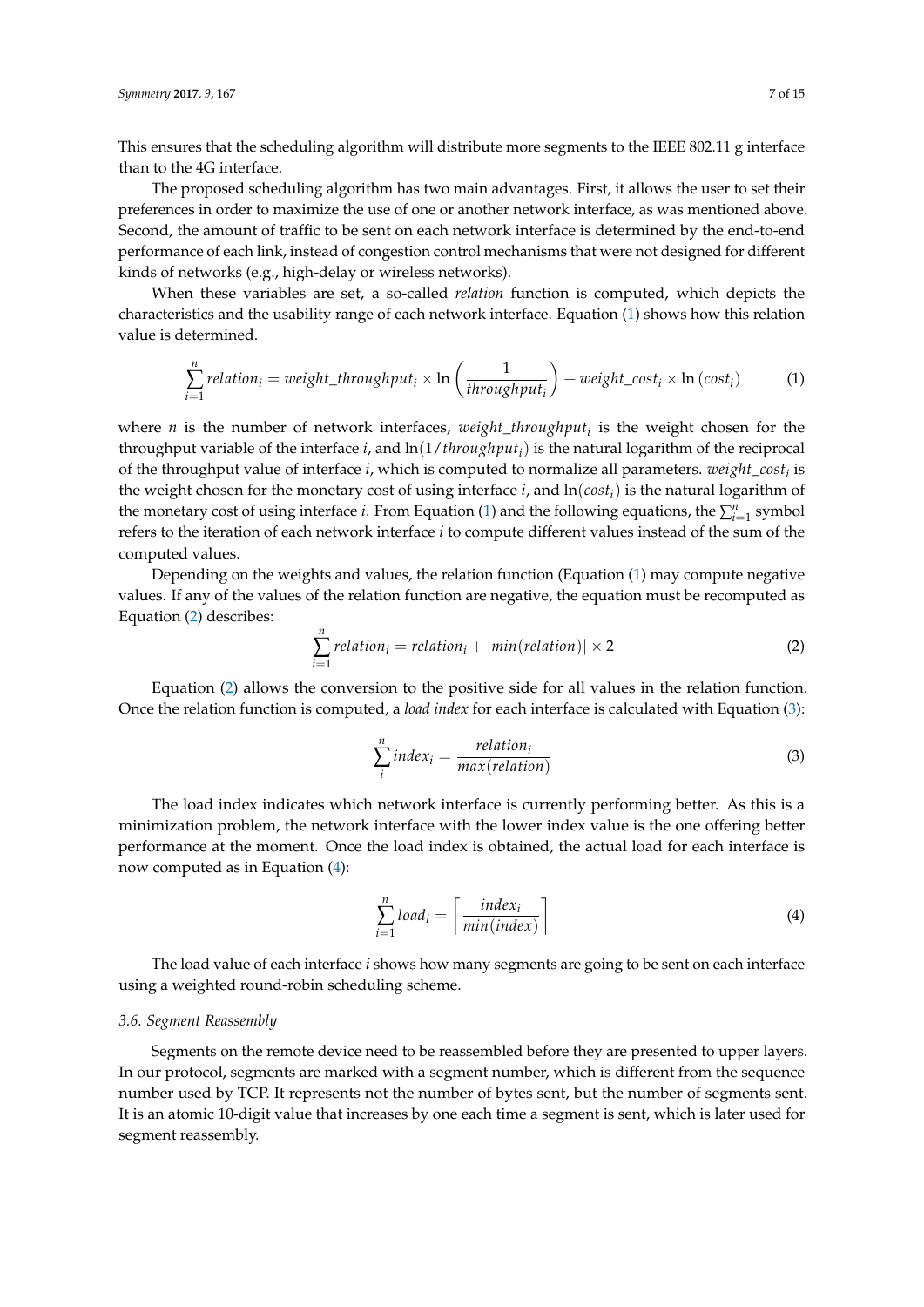# *3.7. Comparison between BATCP and MPTCP*

MPTCP is IETF's attempt to standardize a transport protocol capable of using multiple links simultaneously. To the best of our knowledge, the mechanisms used to achieve MPTCP's goal is comparable with BATCP's, as they both use TCP options to provide such behavior. However, there are key differences between the two protocols:

- MPTCP uses a 32-bit token for the identification of each connection. The current draft does not specify the algorithm used to generate this token. If the number of MPTCP connections are in the range of thousands, the generated token may already be in use by another connection, causing major problems in the communication process. On the other hand, BATCP identifies each connection with a structure formed with all IP addresses and ports used for that connection. For example, the multi-homed device has the following addresses: 10.1.1.1:1234 and 10.2.2.2:4321, and the remote device has the following address: 192.168.1.1:80; the resulting BATCP connection ID will be 10.1.1.1:1234,10.2.2.2:4321-192.168.1.1:80. Because BATCP uses the address and port from the remote device, is it impossible to have repeated IDs.
- MPTCP uses an MP\_JOIN option to aggregate new links to the MPTCP connection. BATCP passively waits for incoming connections because the remote host knows the number of network interfaces that the multi-homed device is willing to use. This number is shared between the multi-homed device and the remote device in the first SYN segment sent to initialize the connection.
- In order to reassemble segments in the remote device, MPTCP uses another TCP option called data sequence signal (DSS), which indicates the range of bytes each subflow is willing to transfer (must indicate the beginning and the end of the bytes as sequence numbers). BATCP determines the amount of segments to be sent on each interface by using the scheduling algorithm. The size of each segment may change if the network conditions of the network interface changes using legacy TCP congestion control techniques. The protocol assigns a BATCP sequence number for later reassembly. We believe that BATCP allows more flexibility, since it adjusts the number of segments to be sent on each network interface according to the current network conditions. On the other hand, MPTCP assigns a fixed size of bytes to send on each interface a priori.

# <span id="page-7-0"></span>**4. Experimental Tests and Results Comparison**

Performance of the BATCP extension is evaluated through an implementation using GNU/Linux Ubuntu 13.10. In order to implement the protocol, the TCP/IP protocol suite for the Linux kernel was modified.

There are two experimental setups. In the first scenario (Figure [2\)](#page-7-1), a multi-homed device is connected to a remote server with two ADSL connections (through an IEEE 802.11 g interface and a FastEthernet interface). In the second scenario (Figure [3,](#page-8-0) a multi-homed device is connected to a remote server with one HSPA+ network interface and one ADSL through FastEthernet interface.

<span id="page-7-1"></span>

**Figure 2.** Experimental testbed with two ADSL connections.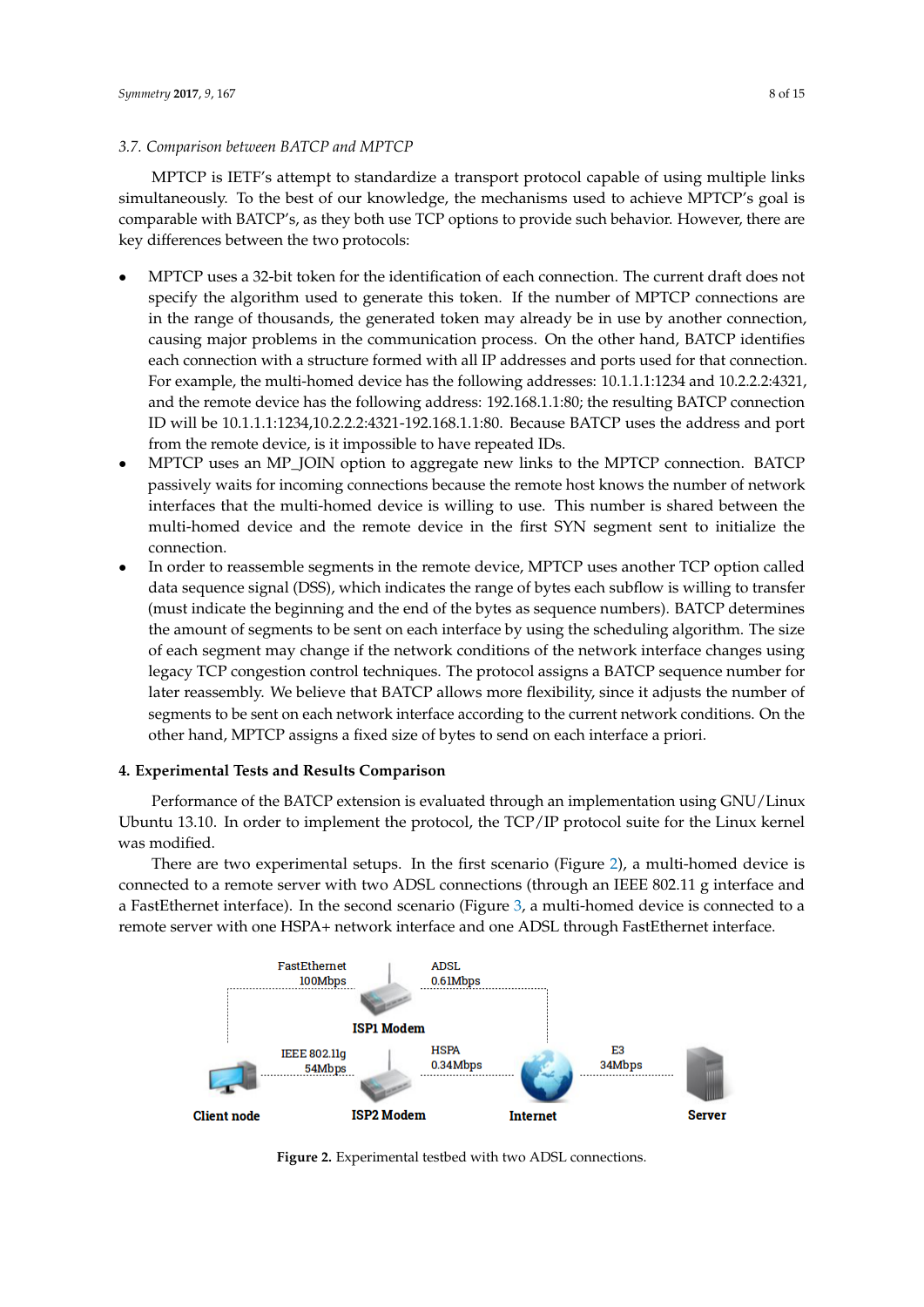<span id="page-8-0"></span>

**Figure 3.** Experimental testbed with one ADSL connection and one HSPA+ connection.

To retrieve information about the network characteristics, we gathered return trip time measurements from the socket to feed the Kalman filter.

Implementation and performance evaluation of BATCP were conducted first by getting the approximate bandwidth of each network interface and then by a series of experiments involving the client and server devices. The experiments consisted of repeatedly sending large files (5 MB and 10 MB) through different network interfaces, evaluating the performance on each interface. Through experimentation, we found that in order to obtain accurate measurements of network performance it is required to send each file at least 25 times. The variations in throughput are not significant between each test when the number of experiments is met.

It is worth mentioning that the performance of the scheduling algorithm is directly related to the performance of the overall protocol, since the algorithm is dictating the number of segments to be sent on each network interface according to the current transmission metrics of each link. If any link is performing badly, the algorithm will schedule fewer segments on that interface.

Packet loss and error rate were not computed, since BATCP uses legacy TCP to transport data. Geoff Huston [\[46\]](#page-14-5) investigated the impact of packet loss and error rate on TCP performance, and explains how the Slow Start and Congestion Avoidance algorithms are used in TCP to overcome these issues.

The characteristics of the client node are a Genuine Intel CPU with two 1.73 GHz processors, 1 GB RAM, 100 GB HDD, an Intel Corporation PRO/Wireless 3945abg wireless interface and an Intel Corporation PRO/100 VE wired interface. It runs Ubuntu 12.04.1 LTS GNU/Linux distribution with the 3.2.0-33 Linux kernel as operating system. The network characteristics of the client node are: a FastEthernet network card connected to an ADSL modem (ADSL1 from now on) with an uploading speed of approximately 633 Kbps, and an HSPA network card connected via IEEE 802.11 g to a modem with an uploading speed of approximately 355 kbps. As mentioned earlier, these values were calculated by sending a 5 MB and a 10 MB file 25 times on each network interface.

The network technologies used in this paper were selected with the following criterion: we wanted to perform uninterrupted tests on each technology, which was only possible at a home network at the time. We strongly believe that the algorithm and overall protocol performs accordingly when using fast or slow network interfaces, since it determines the amount of traffic for each network interface based on the current performance of said interface instead of fixed parameters. Section [5](#page-12-3) describes future plans for enhancing the scheduling algorithm and the communication technologies to provide results using newer network technologies.

#### *4.1. Single Interface Performance*

In order to provide a reference, several tests were conducted using a single network interface at a time by sending different file sizes for throughput evaluation of each interface.

The results shown in Figure [4](#page-9-0) indicate that the ADSL1 and ADSL2 links are stable connections, showing minimal differences among them in maximum and minimum throughput values, obtaining throughputs between 77.6726 kB/s and 79.1615 kB/s. On the other hand, the HSPA modem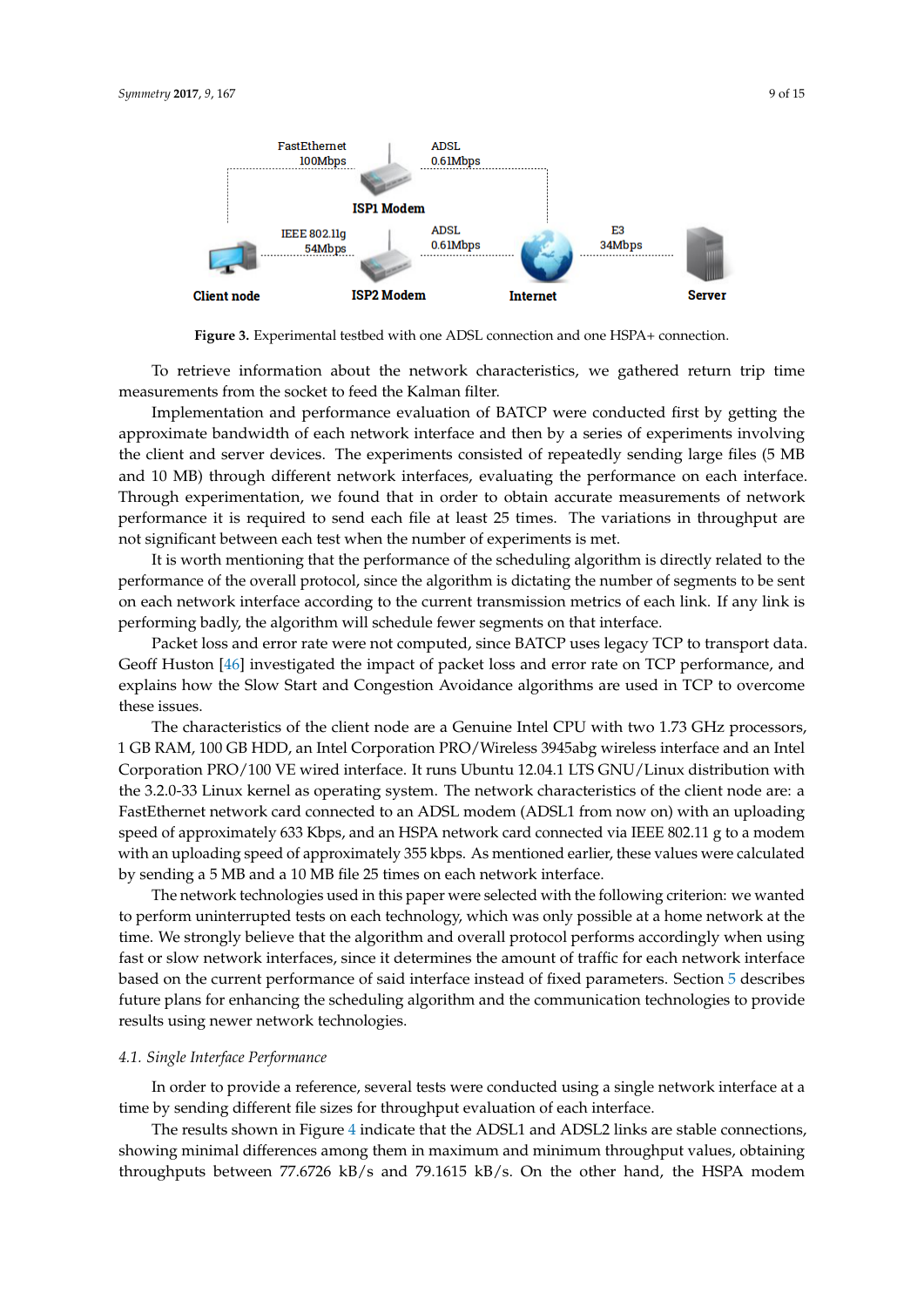<span id="page-9-0"></span>connection depicts an unstable network with high burst packet transferring and higher RTT and jitter measurements, obtaining values between 39.0112 kB/s and 44.3763 kB/s.



**Figure 4.** Single interface performance.

# *4.2. Multiple Interface Performance*

The main purpose of BATCP is the simultaneous use of multiple interfaces. Therefore, another set of tests were conducted using two network interfaces simultaneously by sending two different file sizes to the service device.

As can be seen in the results in Figure [5,](#page-9-1) when the ADSL1 and ADSL2 interfaces were used simultaneously, the achieved throughput was approximately the sum of the performance of each individual interface (100% and 98.1% utilization, respectively). However, when the ADSL1 and the HSPA connections were used, results show poor performance. This may be caused by the use of TCP in 3G+ networks where the sliding window mechanisms freeze until acknowledgement segments are received. Additionally, timeouts and retransmissions occur because TCP thinks this is due to congestion.

<span id="page-9-1"></span>

**Figure 5.** Multiple interface performance.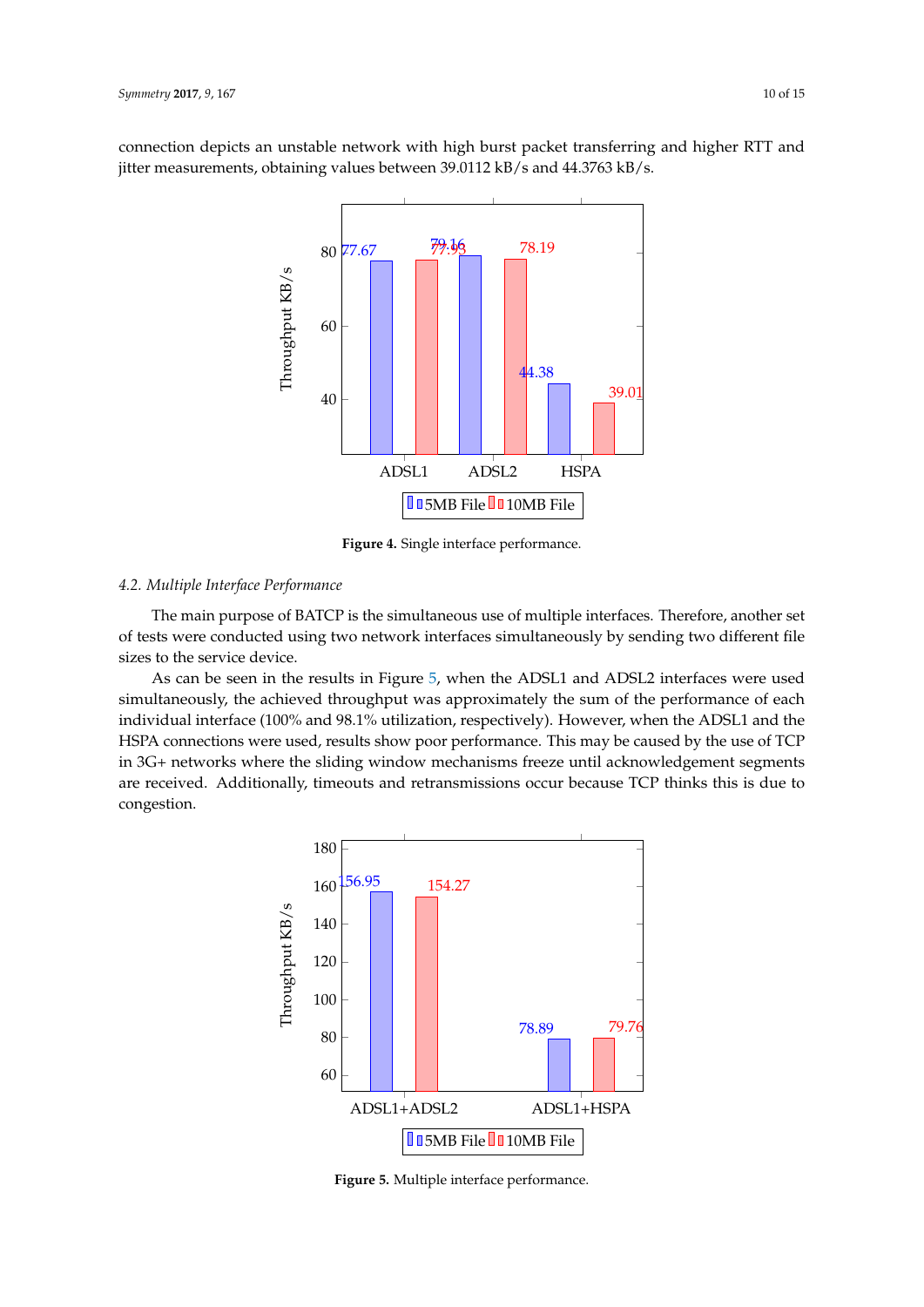# *4.3. Performance Evaluation*

In our related work section, every solution presented uses different connection characteristics, resulting in different final throughputs. To test the performance of BATCP, we used a utilization percentage based on the throughput obtained by each solution and the expected throughput, which is the sum of the maximum performance of each network interface. Figure [6](#page-10-0) shows the results obtained by related solutions using the metric explained earlier. Zannettou et al. [\[27\]](#page-13-9) evaluated the performance of MPTCP in an SDN-based data-center. However, the document does not describe network characteristics, showing only performance of the protocol based on percentage of aggregated link utilization. Therefore, MPTCP results are not shown in Figure [6.](#page-10-0)

Figure [7](#page-11-0) shows the throughput obtained by combining different network interfaces and file sizes. BATCP1 refers to the combination of the ADSL1 and ADSL2 interfaces with a 5 MB file size; BATCP2 refers to the combination of the ADSL1 and ADSL2 interfaces with a 10 MB file size; BATCP3 refers to the combination of the ADSL1 and HSPA interfaces with a 5 MB file size; and BATCP4 refers to the combination of the ADSL1 and HSPA interfaces with a 10 MB file size.

From Figure [8,](#page-11-1) we observe that BATCP performs optimally when two stable network interfaces are used simultaneously, reaching an exploitation rate ranging from 98% to 100%. By stable connection, we are referring to networks with low jitter and delay. However, performance decreases rapidly if we use one stable and one unstable connection. A possible reason for this is the sliding window mechanisms used in TCP, which was not designed with the characteristics of wireless networks. As mentioned earlier, when TCP loses segments in a wireless environment, the protocol assumes this was due to network congestion, reducing the sliding window.

<span id="page-10-0"></span>

**Figure 6.** Obtained vs Expected results in related solutions. PRISM: Proxy Inverse Multiplexing [\[15,](#page-13-11)[16\]](#page-13-12); pTCP: parallel TCP [\[28–](#page-13-10)[30\]](#page-14-6); BA: Bandwidth aggregation with SCTP [\[36\]](#page-14-1); LS: Load-Sharing SCTP [\[38,](#page-14-7)[39\]](#page-14-8); SBAM: socket-level bandwidth aggregation mechanism [\[44\]](#page-14-3).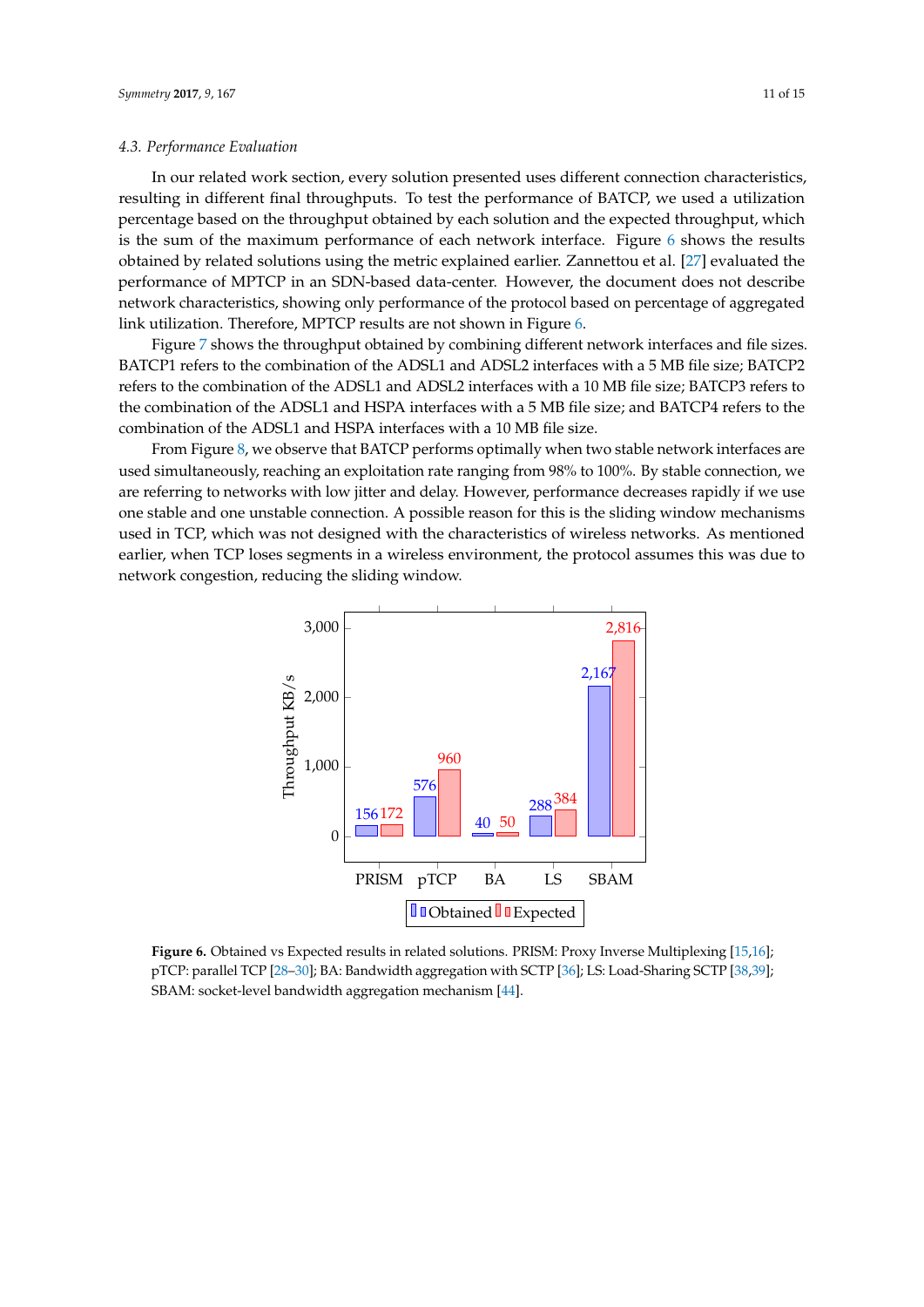<span id="page-11-0"></span>

**Figure 7.** BATCP throughput comparison.

<span id="page-11-1"></span>

**Figure 8.** Performance evaluation. MPTCP: MultiPath TCP; SCTP: Stream Control Transmission Protocol.

Comparing our results to those achieved by PRISM [\[15,](#page-13-11)[16\]](#page-13-12) (high tier), BATCP has a 13% higher exploitation rate. This means that the bandwidth aggregated by BATCP has higher throughput. Another solution that shows acceptable performance is called BA with SCTP [\[36\]](#page-14-1), with an 80% exploitation rate. However, this approach limits users to the use of the Stream Control Transmission Protocol (SCTP), which is not used by most of today's applications. The protocol called Load-Sharing SCTP (LS-SCTP) [\[38](#page-14-7)[,39\]](#page-14-8) has lower exploitation rate than Bandwidth-Aggregation with SCTP, and also restricts users to the use of SCTP.

In Figure [8,](#page-11-1) MPTCP1 and MPTCP2 are the results obtained in [\[27\]](#page-13-9) using a jellyfish topology and permutation traffic (MPTCP1) and discontinuous traffic (MPTCP2). Results show that MPTCP performs optimally when using a constant traffic pattern, achieving 96% of network usage aggregating six MPTCP flows. On the other hand, MPTCP2 achieves 67.2% of network usage when discontinuous traffic was transferred. This result is comparable to BATCP3 and BATCP4, where the traffic using the HSPA network interface also behaves in burst mode, achieving 78.8% and 79.7% network utilization, respectively.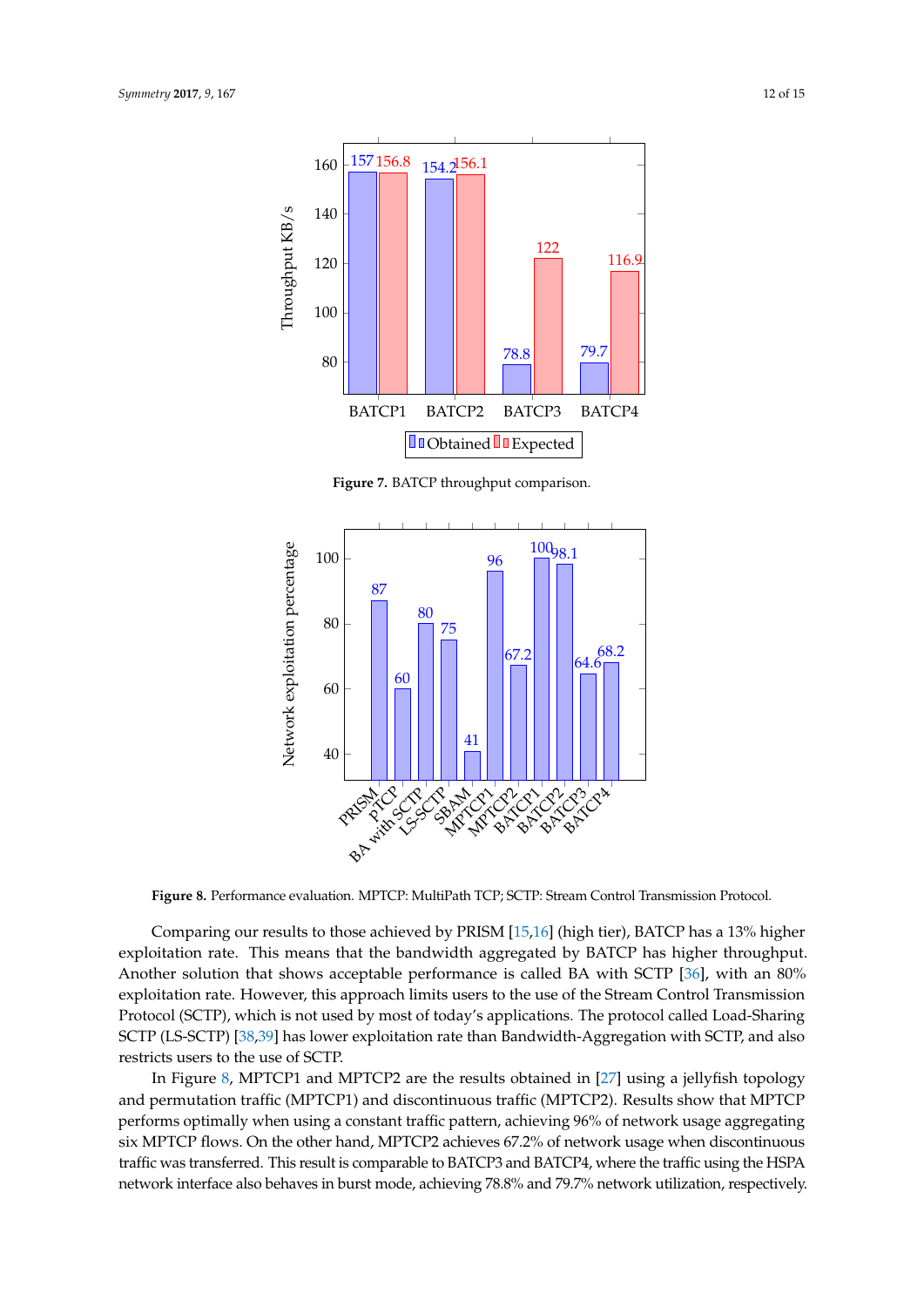The low tier of proposed solutions comprises pTCP [\[28–](#page-13-10)[30\]](#page-14-6) and SBAM [\[44\]](#page-14-3) solutions, with an exploitation rate of 60% and 41%, respectively. In BATCP, when one stable network is used in combination with a network with high jitter and delay, it achieves an exploitation rate ranging from 64% to 68%, outperforming prior solutions even when is performing poorly.

# <span id="page-12-3"></span>**5. Conclusions**

In this paper, we designed and implemented a functional protocol that enables the use of multiple network interfaces simultaneously to exchange data concurrently.

According to our experimental tests, BATCP outperforms other similar solutions to the bandwidth aggregation problem at all layers. It is worth noting that the results were obtained by an implementation of the protocol using real-world infrastructure, which introduces performance factors that simulators fail to consider. The performance of the protocol is shown in terms of a percentage usage to normalize results obtained by related solutions. BATCP achieved an exploitation rate of 100% when two network interfaces with stable performance were used. However, when we used a stable interface and a non-periodic unstable interface (e.g., the ADSL1 + HSPA+ interfaces), results were acceptable, reaching an exploitation rate of 68.2%. This may be caused by the fact that HSPA+ networks are burst-oriented technologies, causing TCP's sliding window mechanism to freeze at certain periods of time. Additionally, the quality of service (QoS) class assigned to data traffic in HSPA has the lowest priority, thus having an important impact on BATCP's performance.

Similar solutions to the bandwidth aggregation problem achieved an exploitation rate ranging from 60% to 96%. MPTCP is currently being standardized by the IETF, and is the solution that achieves optimal performance, reaching a 96% network utilization when optimal conditions are met (six sub-flows and stable connections). Additionally, MPTCP and BATCP are the only two protocols that are actually implemented in GNU/Linux, allowing tests to be performed in real-world scenarios instead of using network simulators. The solution proposed in this paper outperformed all other solutions, achieving an exploitation rate of 100% network utilization.

In future work, we will design and implement an improvement to the scheduling algorithm to overcome the problems encountered in HSPA+ networks. We will use 4G networks and other types of network traffic to obtain a better QoS class and improve delay issues arising through the experimental tests of the protocol. The use of more than two network interfaces will be tested. Additionally, a more optimal buffer size to obtain better performance will be determined. Full mobility support is also expected in future implementations of BATCP.

**Author Contributions:** All authors in this paper contributed equally.

**Conflicts of Interest:** The authors declare no conflict of interest. The founding sponsors had no role in the design of the study; in the collection, analyses, or interpretation of data; in the writing of the manuscript, and in the decision to publish the results.

#### **References**

- <span id="page-12-0"></span>1. Postel, J. *Internet Protocol—DARPA Internet Program Protocol Specification*; *Request For Comments 791*; Internet Engineering Task Force: Fremont, CA, USA, 1981.
- <span id="page-12-1"></span>2. Perez, J.A.; Donnet, B.; Bonaventure, O. Preliminary analysis of the TCP behaviour in 802.16 networks. In Proceedings of the 1st WEIRD Workshop on WiMAX, Wireless and Mobility, Coimbra, Portugal, 23–25 May 2007.
- <span id="page-12-2"></span>3. Jacobson, V.; Braden, R.; Borman, D. *TCP Extensions For High Performance*; *Request For Comments 1323*; Internet Engineering Task Force: Fremont, CA, USA, 1992.
- <span id="page-12-4"></span>4. IEEE. *Amendment to Carrier Sense Multiple Access with Collision Detection (CSMA/CD) Access Method and Physical Layer Specifications—Aggregation of Multiple Link Segments*; IEEE Std. 802.3ad-2000; Lan Man Standards Committee: New York, NY, USA, 2000.
- <span id="page-12-5"></span>5. Cisco. Understanding EtherChannel Load Balancing and Redundancy on Catalyst Switches. Available online: [https://www.cisco.com/c/en/us/td/docs/switches/lan/catalyst3750x\\_3560x/software/release/](https://www.cisco.com/c/en/us/td/docs/switches/lan/catalyst3750x_3560x/software/release/12-2_55_se/configuration/guide/3750xscg/swethchl.html#18140) [12-2\\_55\\_se/configuration/guide/3750xscg/swethchl.html#18140](https://www.cisco.com/c/en/us/td/docs/switches/lan/catalyst3750x_3560x/software/release/12-2_55_se/configuration/guide/3750xscg/swethchl.html#18140) (accessed on 21 May 2017).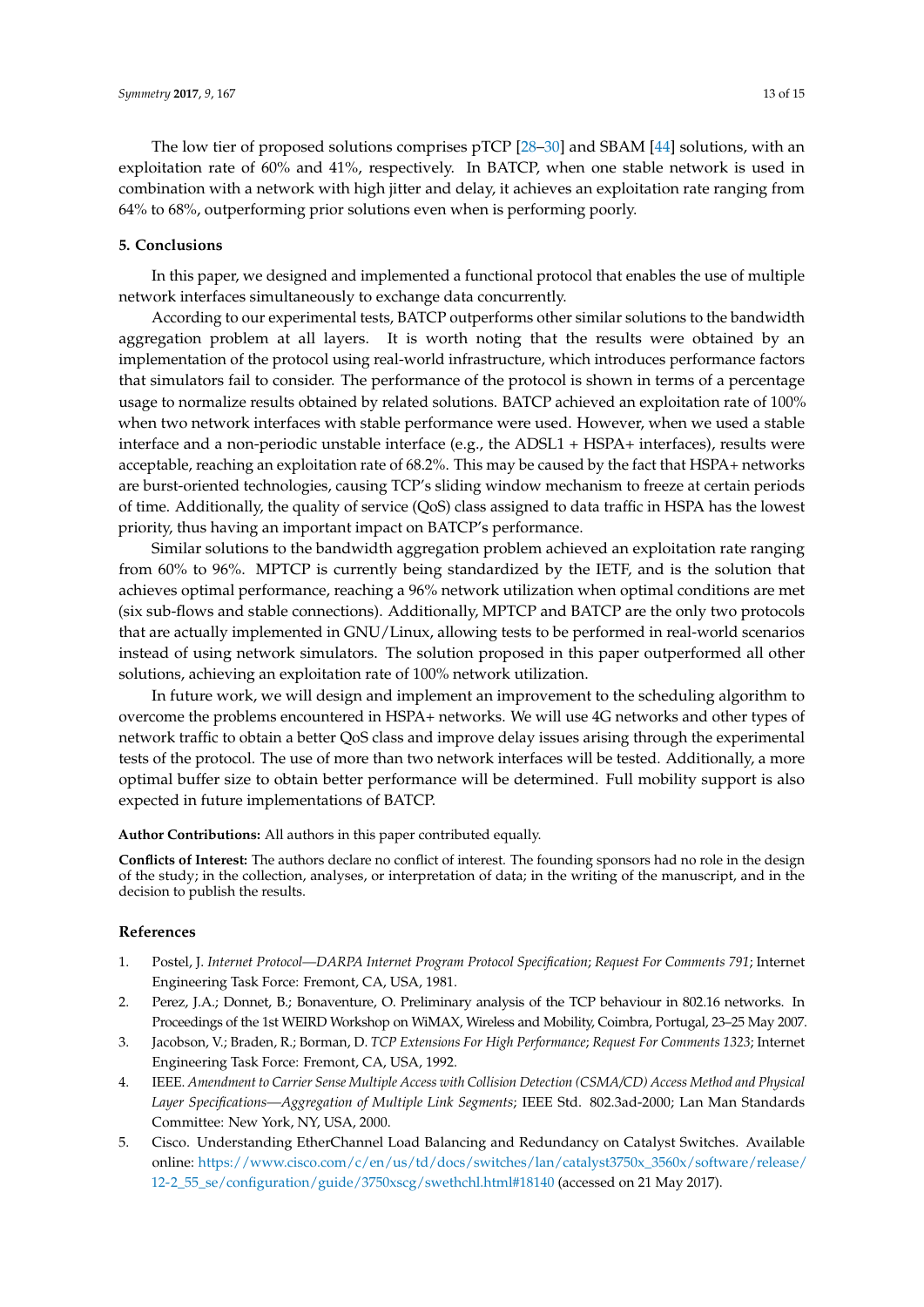- <span id="page-13-0"></span>6. Nortel. Split Multi-Link Trunking Ethernet Routing Switch 8600. Available online: [http://downloads.avaya.](http://downloads.avaya.com/css/P8/documents/100123976) [com/css/P8/documents/100123976](http://downloads.avaya.com/css/P8/documents/100123976) (accessed on 21 May 2017).
- <span id="page-13-1"></span>7. Davis, T. Linux Bonding. Available online: [http://www.linuxfoundation.org/collaborate/workgroups/](http://www.linuxfoundation.org/collaborate/workgroups/networking/bonding) [networking/bonding](http://www.linuxfoundation.org/collaborate/workgroups/networking/bonding) (accessed on 21 May 2017).
- <span id="page-13-2"></span>8. Chebrolu, K.; Rao, R. Bandwidth aggregation for real-time applications in heterogeneous wireless networks. *IEEE Trans. Mob. Comput.* **2006**, *5*, 388–403.
- 9. Chebrolu, K.; Rao, R. Selective frame discard for interactive video. *IEEE Int. Conf. Commun.* **2004**, *7*, 4097–4102.
- 10. Chebrolu, K.; Rao, R. Communication using multiple wireless interfaces. *Wirel. Commun. Netw. Conf.* **2002**, *1*, 327–331.
- <span id="page-13-3"></span>11. Chebrolu, K.; Raman, B.; Rao, R. A network layer approach to enable TCP over multiple interfaces. *Wirel. Netw.* **2005**, *11*, 637–650.
- 12. Liebsch, M.; Le, L. Simultaneous binding extension to proxy mobile IPv6 as service enabler for multi-mode mobile devices. In Proceedings of the IEEE GLOBECOM Global Telecommunications Conference, New Orleans, LO, USA, 30 November–4 December 2008.
- 13. Taniguchi, N.; Aust, S.; Takizawa, Y.; Yamaguchi, A.; Obana, S. Packet allocation for efficient use of multiple wireless links in cognitive radio networks. In Proceedings of the First International Global Information Infrastructure Symposium, Marrakech, Morocco, 2–6 July 2007; pp. 27–34.
- 14. Taleb, T.; Fernandez, J.; Hashimoto, K.; Kato, N. A bandwidth aggregation-aware QoS negotiation mechanism for next-generation wireless networks. In Proceedings of the Global Telecommunications Conference, Washington, DC, USA, 26–30 November 2007; pp. 1912–1916.
- <span id="page-13-11"></span>15. Kim, H.; Shin, K. Improving TCP performance over wireless networks with collaborative multi-homed mobile hosts. In Proceedings of the 3rd International Conference on Mobile Systems, Applications, and Services, Seattle, Washington, DC, USA, 6–8 June 2005; pp. 107–120.
- <span id="page-13-12"></span>16. Kim, H.; Shin, K. Prism: Improving the performance of inverse-multiplexed TCP in wireless networks. *IEEE Trans. Mob. Comput.* **2007**, *6*, 1297–1312.
- 17. Huang, H.; Cai, J.; Kassler, A.; Fu, C. Load-sharing in wireless multi-homed systems. In Proceedings of the ICC 2005: 2005 IEEE International Conference on Communications, Seoul, Korea, 16–20 May 2005; Volume 5, pp. 3489–3493.
- 18. Wasserman, M. Current Practices for Multiple Interface Hosts. Available online: [http://tools.ietf.org/html/](http://tools.ietf.org/html/draft-ietf-mif-current-practices-00) [draft-ietf-mif-current-practices-00](http://tools.ietf.org/html/draft-ietf-mif-current-practices-00) (accessed on 21 May 2017).
- 19. Sharma, P.; Lee, S.; Brassil, J.; Shin, K. Handheld routers: Intelligent bandwidth aggregation for mobile collaborative communities. In Proceedings of the 1st International Conference on Broadband Networks, San Jose, CA, USA, 25–29 October 2004; pp. 537–547.
- 20. Sharma, P.; Lee, S.; Brassil, J.; Shin, K. Aggregating bandwidth for multihomed mobile collaborative communities. *IEEE Trans. Mob. Comput.* **2007**, *6*, 280–296.
- <span id="page-13-4"></span>21. Rodriguez, P.; Chakravorty, R.; Chesterfield, J.; Pratt, I.; Banerjee, S. MAR: A commuter router infrastructure for the mobile internet. In Proceedings of the 2nd International Conference on Mobile Systems, Applications, and Services, Boston, MA, USA, 6–9 June 2004; pp. 217–230.
- <span id="page-13-5"></span>22. Samad, M.; Herman, S. Quality of service for mobile IP services in wireless network. In Proceedings of the Asia-Pacific Conference on Applied Electromagnetics, Johor, Malaysia, 20–21 December 2005.
- 23. Best, P.; Pendse, R. Quantitative analysis of enhanced mobile IP. *IEEE Commun. Mag.* **2006**, *44*, 66–72.
- <span id="page-13-6"></span>24. Samad, M.; Kasim, N. Effect of transmission delay and tunneled traffic in a wireless mobile IP network. In Proceedings of the RF and Microwave Conference, Putra Jaya, Malaysia, 12–14 September 2006; pp. 398–401.
- <span id="page-13-7"></span>25. Ford, A.; Raiciu, C.; Handley, M.; Barre, S. TCP Extensions for Multipath Operation with Multiple Addresses. Available online: <http://tools.ietf.org/html/draft-ford-mptcp-multiaddressed-01> (accessed on 21 May 2017).
- <span id="page-13-8"></span>26. Liu, D.; Cao, Z. Socket API Extension for Multiple Connection Support. Available online: [http://tools.ietf.](http://tools.ietf.org/html/draft-liu-mif-api-extension-01) [org/html/draft-liu-mif-api-extension-01](http://tools.ietf.org/html/draft-liu-mif-api-extension-01) (accessed on 21 May 2017).
- <span id="page-13-9"></span>27. Zannettou, S.; Sirivianos, M.; Papadopoulos, F. Exploiting path diversity in datacenters using MPTCP-aware SND. In Proceedings of the IEEE Symposium on Computers and Communication (ISCC), Messina, Italy, 27–30 June 2016; pp. 539–546.
- <span id="page-13-10"></span>28. Hsieh, H.; Sivakumar, R. A transport layer approach for achieving aggregate bandwidths on multi-homed mobile hosts. In Proceedings of the 8th Annual International Conference on Mobile Computing and Networking, Atlanta, GA, USA, 23–28 September 2002; pp. 83–94.